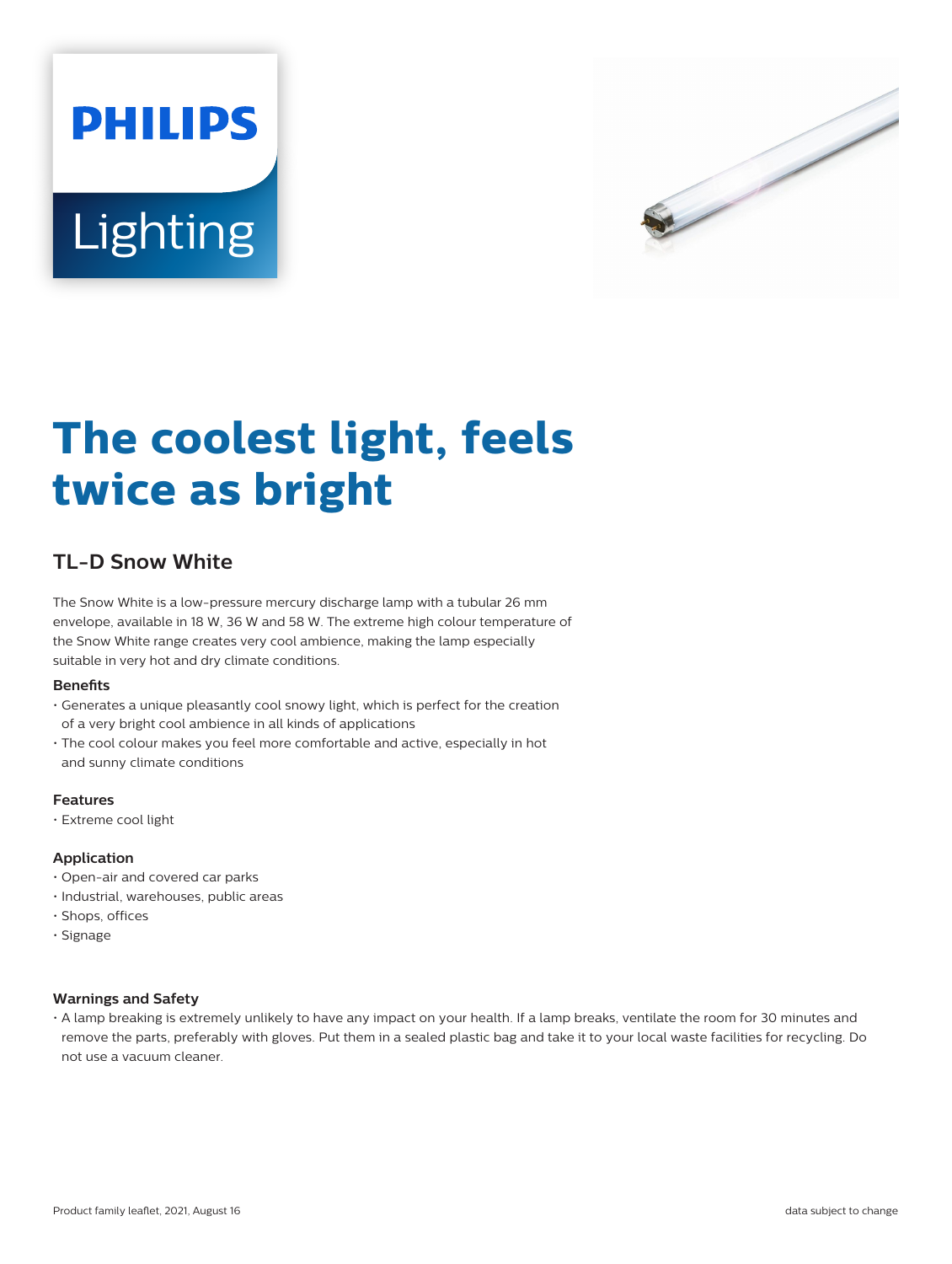## **TL-D Snow White**

## **Dimensional drawing**



| Product                                                           | $D(max)$ A (max) | B(max) | B (min) | $C$ (max) |
|-------------------------------------------------------------------|------------------|--------|---------|-----------|
| TL-D 18W Snow White 28 mm 589.8 mm 596.9 mm 594.5 mm 604 mm       |                  |        |         |           |
| 1SL/25                                                            |                  |        |         |           |
| TL-D 36W Snow White 28 mm 1199 4 mm 1206 5 mm 1204 1 mm 1213 6 mm |                  |        |         |           |
| 1SL/25                                                            |                  |        |         |           |
| TL-D 58W Snow White 28 mm 1500.0 mm 1507.1 mm 1504.7 mm 1514.2 mm |                  |        |         |           |
| 1SL/25                                                            |                  |        |         |           |
|                                                                   |                  |        |         |           |

## **Approval and Application Mercury (Hg) Content (Nom)** 8 mg **General Information Cap-Base** G13 **Life To 10% Failures (Nom)** 10000 h **Life To 50% Failures (Nom)** 13000 h **Light Technical Chromaticity Coordinate X (Nom)** 264 **Chromaticity Coordinate Y (Nom)** 280 **Colour Designation Extreme Cool** Daylight **Correlated Colour Temperature (Nom)** 12000 K **Colour Rendering Index (Nom)** 75 **Mechanical and Housing Bulb Shape** T8

## **Approval and Application**

| Order Code | <b>Full Product Name</b>   | Energy Consumption kWh/1000 h |
|------------|----------------------------|-------------------------------|
| 89350540   | TL-D 18W Snow White 1SL/25 | 22 kWh                        |
| 89352940   | TL-D 36W Snow White 1SL/25 | 43 kWh                        |
| 89354340   | TL-D 58W Snow White 1SL/25 | 68 kWh                        |

#### **Operating and Electrical**

|          |                              | <b>Lamp Current</b> | Voltage | Power |
|----------|------------------------------|---------------------|---------|-------|
|          | Order Code Full Product Name | (Nom)               | (Nom)   | (Nom) |
| 89350540 | TL-D 18W Snow White          | 360 mA              | 59 V    | 18 W  |
|          | 1SL/25                       |                     |         |       |
| 89352940 | TI -D 36W Snow White         | 440 mA              | 103 V   | 36 W  |
|          | 1SL/25                       |                     |         |       |

|          |                                     | <b>Lamp Current</b> | Voltage | Power |
|----------|-------------------------------------|---------------------|---------|-------|
|          | <b>Order Code Full Product Name</b> | (Nom)               | (Nom)   | (Nom) |
| 89354340 | TL-D 58W Snow White                 | 670 mA              | 111 V   | 58 W  |
|          | 1SL/25                              |                     |         |       |

#### **Light Technical**

| Order Code | <b>Full Product Name</b>   | Luminous Flux (Nom) |
|------------|----------------------------|---------------------|
| 89350540   | TL-D 18W Snow White 1SL/25 | 1000 lm             |
| 89352940   | TL-D 36W Snow White 1SL/25 | 2370 lm             |

| Order Code | <b>Full Product Name</b>   | Luminous Flux (Nom) |
|------------|----------------------------|---------------------|
| 89354340   | TL-D 58W Snow White 1SL/25 | 3740 lm             |